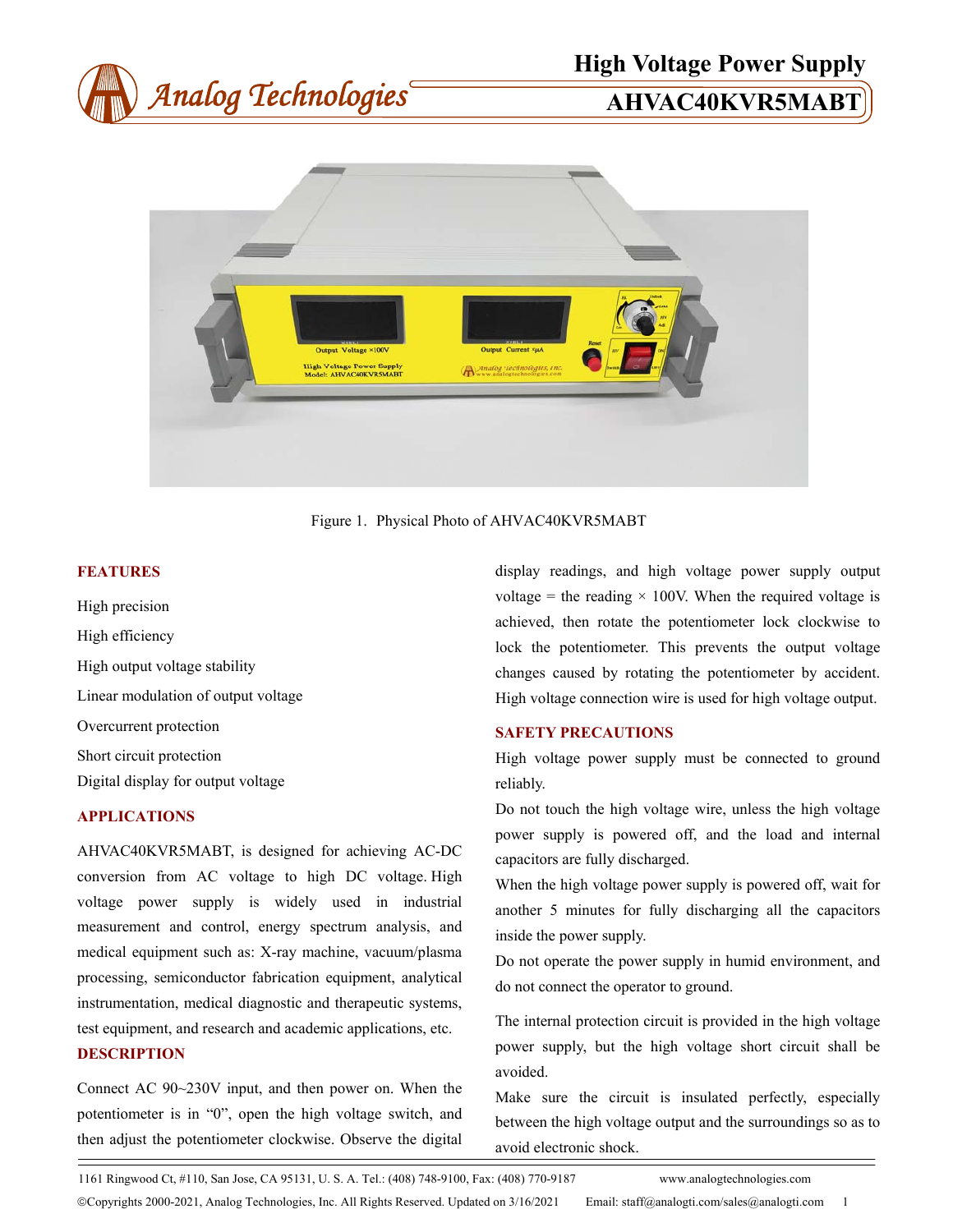

# **SPECIFICATIONS**

Table 1. Characteristics.

 $T_A = 25$ °C, unless otherwise noted

| <b>Parameter</b>                           |                         | <b>Symbol</b>                    | <b>Condition</b>         | Min.         | Typ.              | Max.  | <b>Unit/Note</b>   |
|--------------------------------------------|-------------------------|----------------------------------|--------------------------|--------------|-------------------|-------|--------------------|
| <b>AC</b> Input Voltage                    |                         | <b>VPS</b>                       |                          | 90           | 110               | 230   | $V_{AC}$           |
| Quiescent Input Current                    |                         | $I_{INQQ}$                       | $I_{OUT} = 0mA$          | 140          | 150               | 160   | mA                 |
| Full Load Input Current                    |                         | I <sub>INFLD</sub>               | $I_{OUT} = 0.5mA$        | 350          | 400               | 450   | mA                 |
| Input Voltage Regulation Ratio             |                         | $\Delta \rm{V_{OUT}}/\Delta VPS$ | $VPS = 90V \sim 230V$    |              | 0.05              |       | $\frac{0}{0}$      |
| Output Voltage                             |                         | $V_{OUT}$                        | $I_{OUT} = 0 \sim 0.5mA$ | $\mathbf{0}$ |                   | 40000 | V                  |
| Maximum Output Current                     |                         | $I_{\text{OUTMAX}}$              | $VPS = 90V \sim 230V$    |              |                   | 0.5   | mA                 |
| Ripple                                     |                         |                                  |                          |              | < 0.1             |       | $\%V_{P\text{-}P}$ |
| Load                                       |                         |                                  |                          |              | 80                |       | $M\Omega$          |
| Potentiometer Adjustment                   |                         |                                  |                          |              | 10k potentiometer |       |                    |
| <b>Output Modulation Linearity</b>         |                         |                                  |                          |              | < 0.1             |       | $\frac{0}{0}$      |
| Load Regulation Rate                       |                         |                                  | $I_{OUT} = 0 \sim 0.5mA$ |              | $\leq 0.05$       |       | $\frac{0}{0}$      |
| <b>Instantaneous Short Circuit Current</b> |                         | $I_{SC}$                         |                          |              | < 0.1             |       | mA                 |
| Full Load Efficiency                       |                         | η                                |                          |              | $\geq 70$         |       | $\frac{0}{0}$      |
| Temperature Coefficient                    |                         | TCV <sub>0</sub>                 | $-20 \sim 50$ °C         |              | < 0.01            |       | $\%$ /°C           |
| Time Drift                                 | <b>Short Time Drift</b> |                                  |                          |              | < 0.05            |       | $\%$ min           |
|                                            | Long Time Drift         |                                  |                          |              | < 0.05            |       | $\frac{9}{6}$      |
| Output Voltage Temperature Stability       |                         |                                  | $-20 \sim 50^{\circ}C$   |              | $< \pm 0.05$      |       | $\frac{0}{0}$      |
| <b>Operating Temperature Range</b>         |                         | $T_{\text{opt}}$                 |                          | $-20$        |                   | 55    | $\rm ^{\circ}C$    |
| Storage Temperature Range                  |                         | $T_{\text{stg}}$                 |                          | $-20$        |                   | 80    | $\rm ^{\circ}C$    |
| <b>External Dimensions</b>                 |                         |                                  |                          |              | 350×300×125       |       | mm                 |
| Weight                                     |                         |                                  |                          |              | 6000              |       | g                  |
|                                            |                         |                                  |                          |              | 13.23             |       | lbs                |
|                                            |                         |                                  |                          |              | 211.64            |       | Oz                 |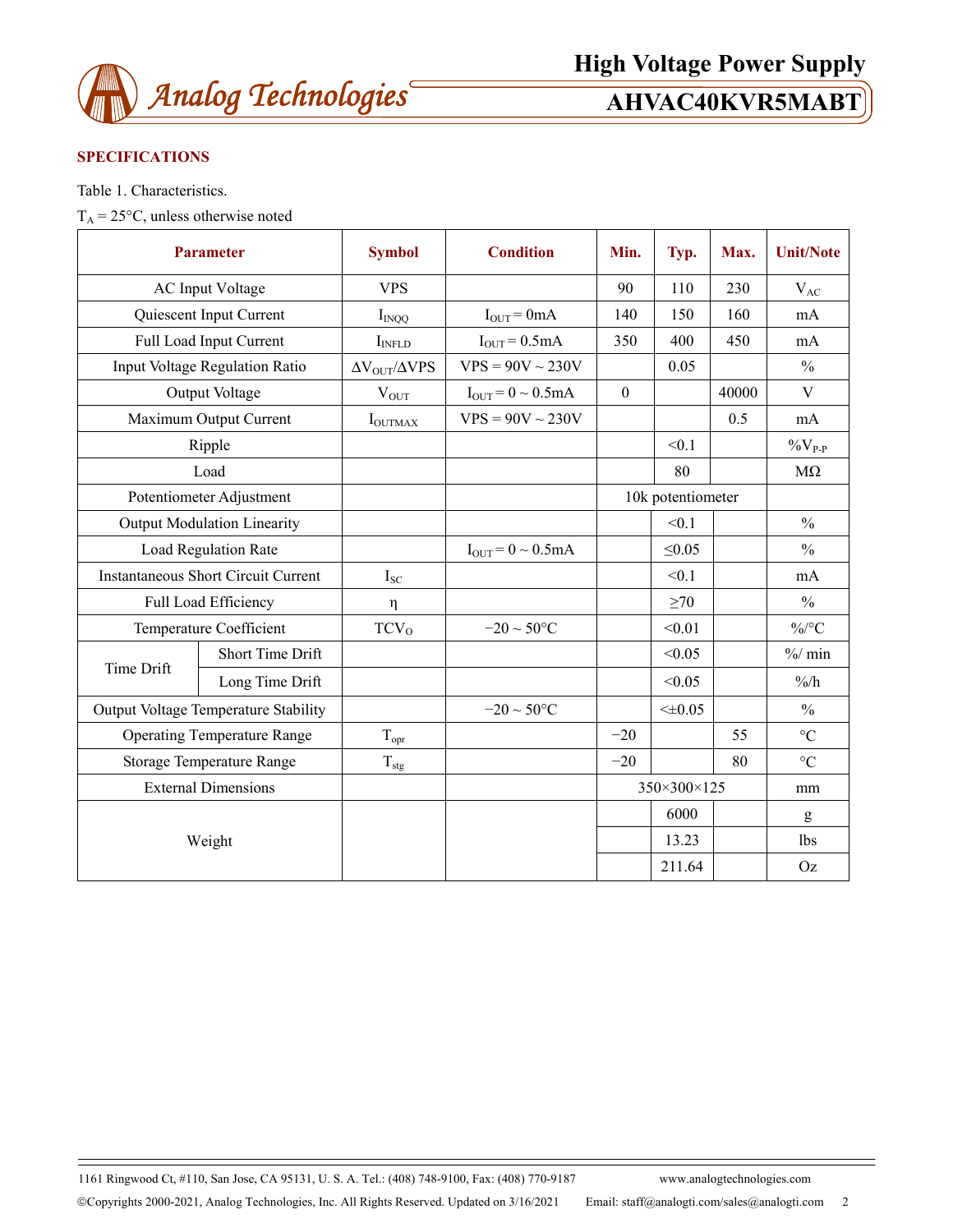

# **High Voltage Power Supply**

# **PANEL INSTRUCTIONS**

**Front Panel** 



Figure 2. Front Panel

- 1. Display the output voltage: Digital display for the output voltage. The actual output voltage = the reading  $\times$  100V.
- 2. Display the output current: Digital display for the output current. Actual output current = the reading  $\times \mu$ A.
- 3. Shout circuit reset: When there is high voltage output short circuit, press the reset button to restart the unit.
- 4. High voltage ON/OFF switch.
- 5. HV adjustment: 10-turn potentiometer for adjusting output voltage. Rotate it clockwise to increase the output voltage, and the potentiometer resistance = the corresponding scale  $\times$  10 $\Omega$ . For example, as Figure 4 shows, when the scale is 10, and the frame above the scale shows 1 (1kΩ), then the resistance =10×10Ω+1kΩ=1.1kΩ, and the like.

HV output: 1m long connection wire outputs 40kV 0.5mA.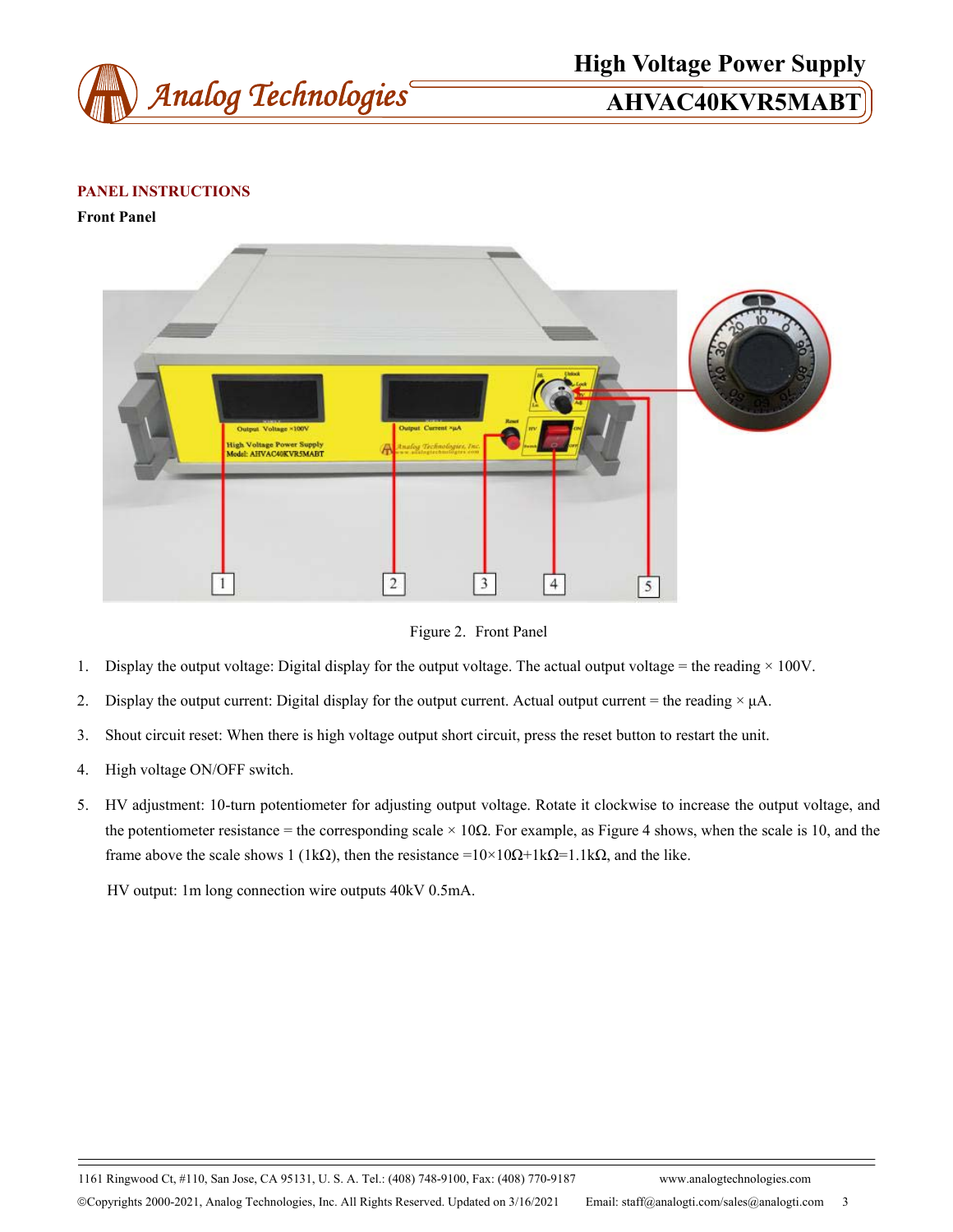

# **High Voltage Power Supply**

# **Back Panel**



# Figure 3. Front Panel

- 6. Input connector: AC input  $90 \sim 230V$  50/60Hz connector.
- 7. AC input voltage switch: check the input AC voltage is 110V or 220V before connecting the AC power supply.
- 8. Output ground: high voltage power supply output ground terminal.
- 9. HV output: 1m long connection wire outputs 40kV and 0.5mA.

# **TESTING DATA**

High voltage power supply testing data (Test condition: the load is 80 M $\Omega$ )



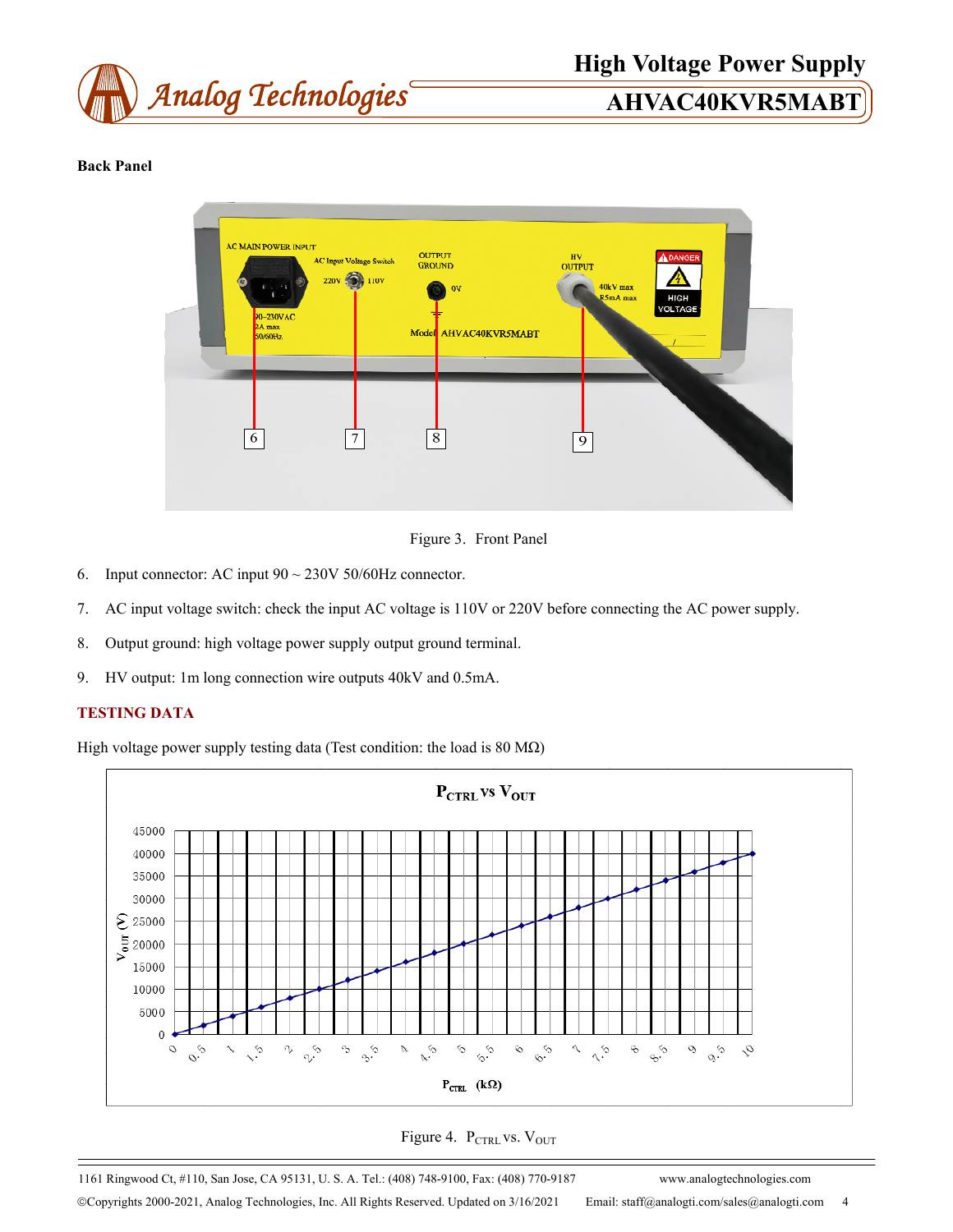

# **NAMING INSTRUCTIONS**





## **DIMENSIONS**

I. Dimension of the leads.

| <b>AC MAIN POWER INPUT</b><br><b>AC Input Voltage Switch</b> | <b>OUTPUT</b><br><b>GROUND</b> | HV<br><b>OUTPUT</b>  | ADANGER                |
|--------------------------------------------------------------|--------------------------------|----------------------|------------------------|
| 220V 9<br>110V<br>$-1$                                       | 0V                             | 40kV max<br>R5mA max | <b>HIGH</b><br>VOLTAGE |
| 90~230VAC<br>2A max<br>50/60Hz                               | Model: AHVAC40KVR5MABT         |                      |                        |
|                                                              |                                |                      |                        |
|                                                              | -                              |                      |                        |
|                                                              |                                |                      |                        |
|                                                              |                                |                      |                        |

## Figure 6. Leads of AHVAC40KVR5MABT

| Leads            | Diameter (mm) | Length $(m)$ |  |  |
|------------------|---------------|--------------|--|--|
| Thick brown lead | 4.1           |              |  |  |
| Power cord       |               |              |  |  |

1161 Ringwood Ct, #110, San Jose, CA 95131, U. S. A. Tel.: (408) 748-9100, Fax: (408) 770-9187 www.analogtechnologies.com Copyrights 2000-2021, Analog Technologies, Inc. All Rights Reserved. Updated on 3/16/2021 Email: staff@analogti.com/sales@analogti.com 5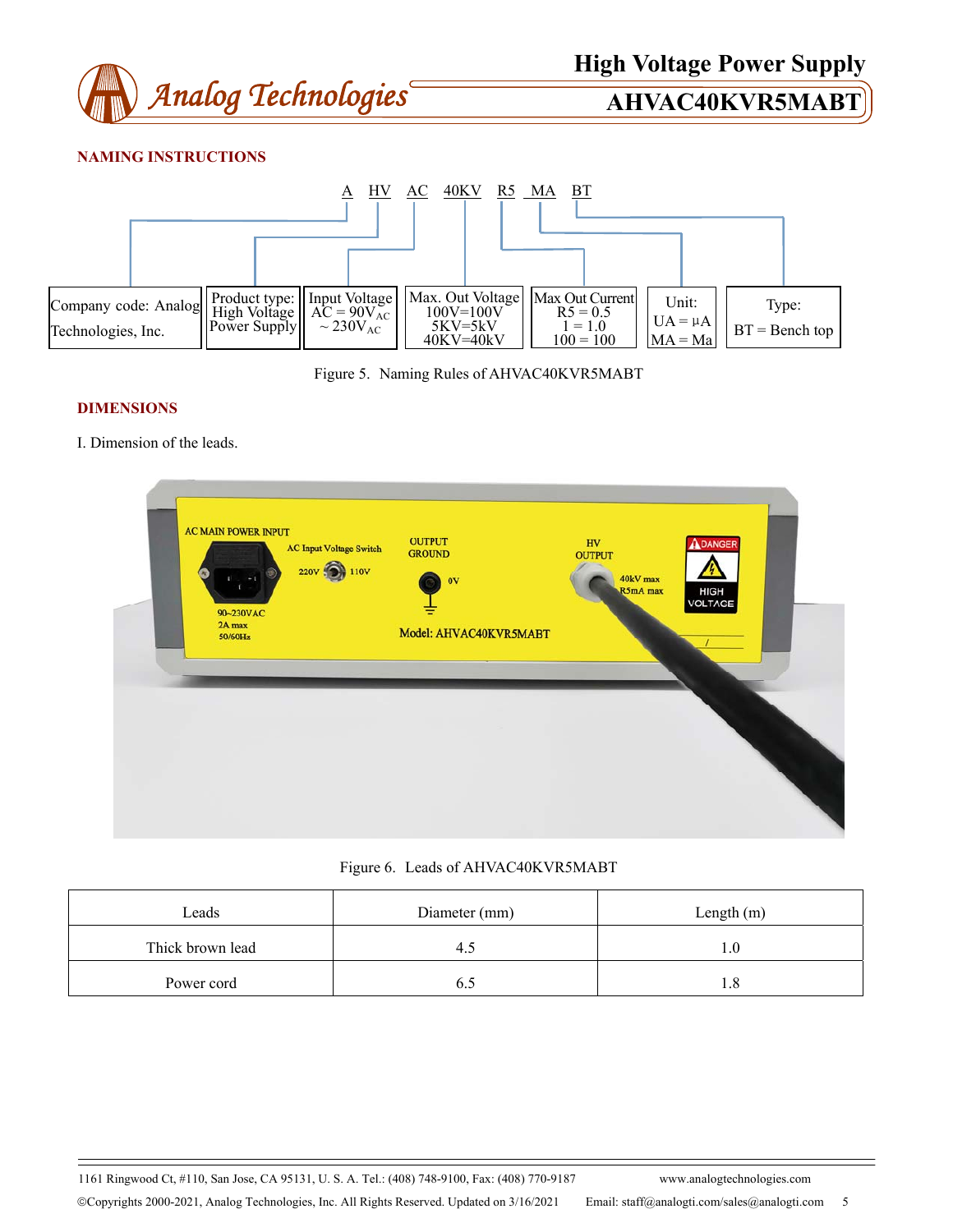

II. Dimension of AHVAC40KVR5MABT.



Figure 7. Dimensions for AHVAC40KVR5MABT

### **PRICES**

| <b>Quantity (pcs)</b> | $\sim$ | 10~49 | 50~99 | $\geq100$ |
|-----------------------|--------|-------|-------|-----------|
| AHVAC40KVR5MABT       |        | 909ھ  | \$899 | \$889     |

## **NOTICE**

- 1. ATI warrants performance of its products for one year to the specifications applicable at the time of sale, except for those being damaged by excessive abuse. Products found not meeting the specifications within one year from the date of sale can be exchanged free of charge.
- 2. ATI reserves the right to make changes to its products or to discontinue any product or service without notice, and advise customers to obtain the latest version of relevant information to verify, before placing orders, that information being relied on is current and complete.
- 3. All products are sold subject to the terms and conditions of sale supplied at the time of order acknowledgment, including those pertaining to warranty, patent infringement, and limitation of liability. Testing and other quality control techniques are utilized to the extent ATI deems necessary to support this warranty. Specific testing of all parameters of each device is not necessarily performed, except those mandated by government requirements.
- 4. Customers are responsible for their applications using ATI components. In order to minimize risks associated with the customers' applications, adequate design and operating safeguards must be provided by the customers to minimize inherent or procedural hazards. ATI assumes no liability for applications assistance or customer product design.
- 5. ATI does not warrant or represent that any license, either express or implied, is granted under any patent right, copyright, mask work right, or other intellectual property right of ATI covering or relating to any combination, machine, or process